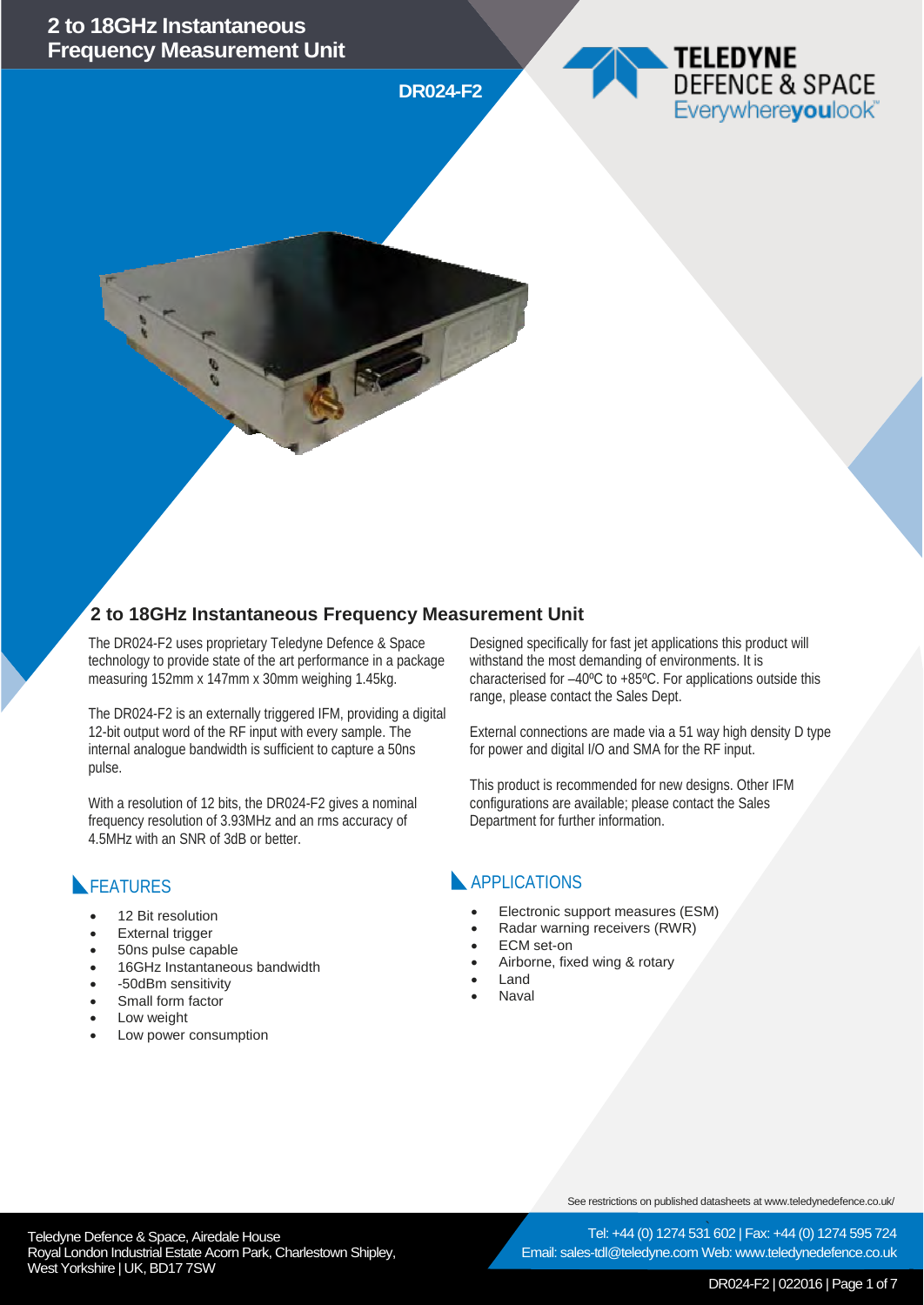# ELECTRICAL SPECIFICATIONS

| <b>Ref</b>              | <b>Parameter</b>                          | <b>Units</b>    | <b>Value</b> |            | <b>Notes</b> |                |
|-------------------------|-------------------------------------------|-----------------|--------------|------------|--------------|----------------|
|                         |                                           |                 | <b>Min</b>   | <b>Nom</b> | <b>Max</b>   |                |
| 1                       | <b>Operating Frequency Range</b>          | GHz             | 1.955        |            | 18.045       |                |
| $\overline{2}$          | Unambiguous Bandwidth                     | <b>GHz</b>      | 1.5          |            | 18.5         |                |
| 3                       | <b>Frequency Resolution</b>               | <b>MHz</b>      |              | 3.93       |              | 1              |
| $\overline{\mathbf{4}}$ | <b>Digital Frequency Resolution</b>       | <b>Bits</b>     |              | 12         |              |                |
| 5                       | Throughput Time                           | ns              | 330          |            | 370          | 2              |
| 6                       | RF Input Dynamic Range                    | dBm             | $-50$        |            | 10           |                |
| $\overline{7}$          | RF Input Signal/Noise Ratio               | dB              | 3            |            |              | 3              |
| 8                       | <b>RF Input Pulse Width</b>               | ns              | 50           |            | <b>CW</b>    | $\overline{4}$ |
| 9                       | Recovery Time                             | ns              |              |            | 50           | 5              |
| 10                      | RF Input VSWR                             |                 |              |            | 2.2:1        |                |
| 11                      | Frequency Error (RMS) at 3 dB SNR         | <b>MHz</b>      |              |            | 4.5          | 6              |
| 12                      | Frequency Peak Error at 3 dB SNR          | <b>MHz</b>      |              | 15         |              |                |
| 13                      | Peak Error Rate at 3 dB SNR               | $\%$            |              |            | 0.04         | $\overline{7}$ |
| 14                      | Bad Data Error Rate at 3 dB SNR           | $\frac{0}{0}$   |              |            | 2            | 8              |
| 15                      | Simultaneous Signal: Level                | dBc             | 10           |            |              | 9              |
| 16                      | Simultaneous Signal: Frequency Separation | <b>MHz</b>      |              | 100        |              | 9              |
| 17                      | <b>Overload Power</b>                     | dB <sub>m</sub> |              |            | 20           | 10             |
| 18                      | Temperature Range (operating)             | $^{\circ}C$     | $-40$        |            | 85           |                |
| 19                      | Power Consumption                         | Watts           |              |            | 18.5         |                |
| 20                      | Power Supply Current: +15v Rail           | m <sub>A</sub>  |              |            | 850          |                |
| 21                      | Power Supply Current: +5v Rail            | mA              |              |            | 1000         |                |
| 22                      | Weight (Approx.)                          | kg              |              |            | 1.55         |                |

1. Nominal frequency resolution is unambiguous bandwidth divided by number of bits.

2. See timing diagrams.<br>3. Minimum SNR require Minimum SNR required for nominal operation.

4. Minimum pulse width is defined by internal video bandwidth.

- 5. Given as the maximum time required between the removal of a pulse of RF at any power within the operating dynamic range and the arrival of the next pulse to ensure the correct measurement of the second pulse.
- 6. The actual resolution, i.e., the change of frequency required to change 1 bit of the output word varies with frequency. The rms accuracy is calculated as the standard deviation of the frequency distribution. The rms accuracy is specified for 3dB. The rms error excludes those measurements that are flagged as "bad data".

7. The percentage number of measurements that exceed the peak error frequency.

- 8. The percentage number of measurements that cause the "bad data" signal to be asserted.<br>9. Simultaneous signals are defined as signals which overlap by at least 30ps during a measure
- Simultaneous signals are defined as signals which overlap by at least 30ns during a measurement cycle.
- 10. A valid measurement will be made on the larger of two signals provided that a) the amplitude difference between them is 10dB and b) there is at least 100MHz frequency separation.

11. Maximum input power without damage.

See restrictions on published datasheets at www.teledynedefence.co.uk/

Teledyne Defence & Space, Airedale House and the state of the state of the Tel: +44 (0) 1274 531 Royal London Industrial Estate Acorn Park, Charlestown Shipley, West Yorkshire | UK, BD17 7SW

Tel: +44 (0) 1274 531 602 | Fax: +44 (0) 1274 595 724 Email: sales-tdl@teledyne.com Web: www.teledynedefence.co.uk

#### DR024-F2 | 022016 | Page 2 of 7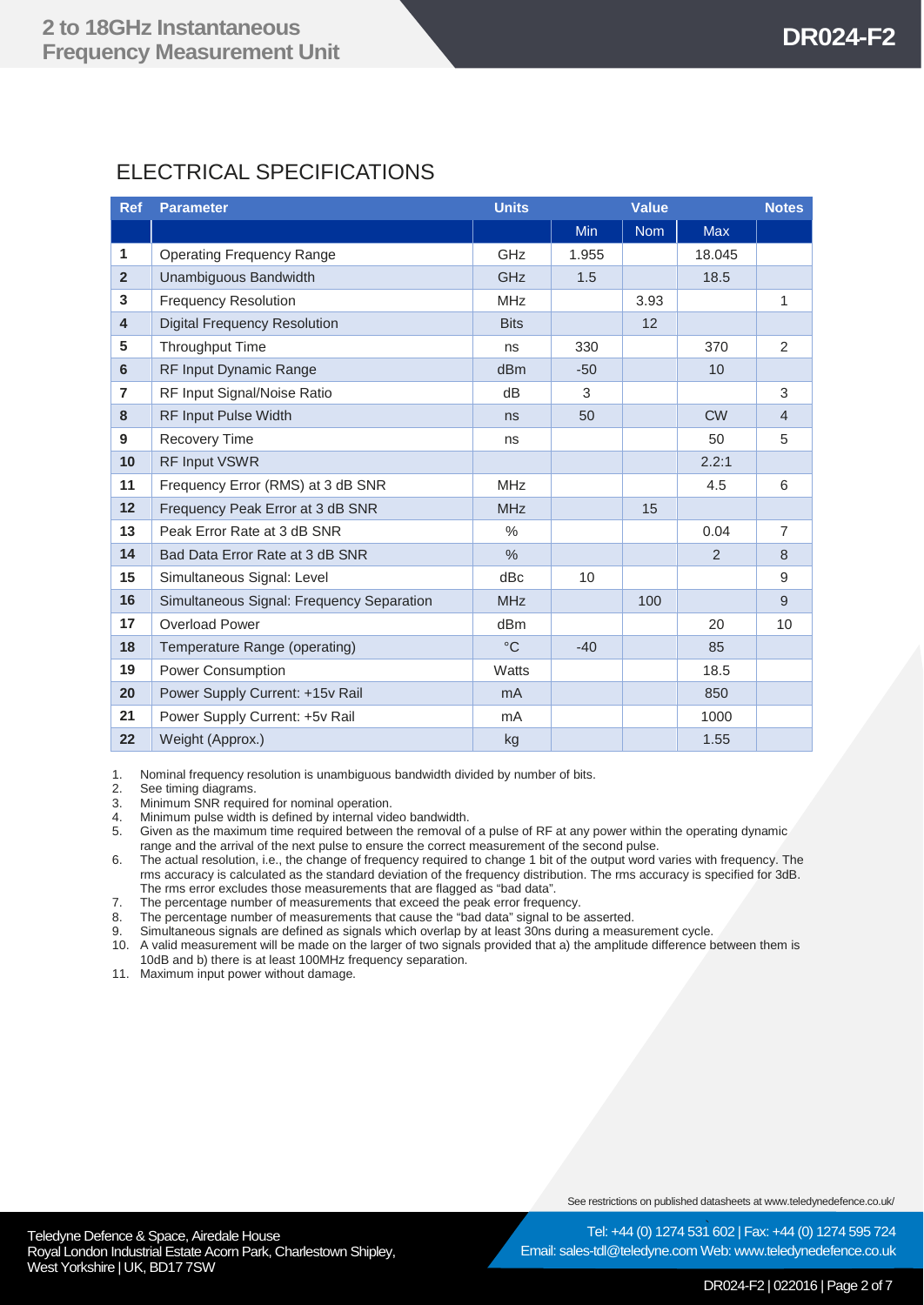TIMING INFORMATION

Operation with external trigger



| <b>Parameter</b> | <b>Description</b>                        | <b>Min</b><br><b>Timings</b> | <b>Max</b> |
|------------------|-------------------------------------------|------------------------------|------------|
| <b>Trfd</b>      | Delay from RF to External Trigger         | 4 ns                         | $12$ ns    |
| <b>Tetrgw</b>    | External Trigger width                    | $50$ ns                      |            |
| <b>Tst</b>       | Delay from External Trigger to Strobe     | 40 ns                        | 300 ns     |
| <b>Tdvld</b>     | Delay from External Trigger to data Valid | $330$ ns                     | 370 ns     |
| <b>Tdvldw</b>    | Data Valid width                          | 330 ns                       | 370 ns     |
| Tsu              | Data set up time w.r.t. Data Valid        | $20$ ns                      |            |
| <b>Thid</b>      | Data hold time w.r.t. Data Valid          | $20$ ns                      |            |
| <b>Tshol</b>     | Strobe hold time w.r.t. Data Valid        | 0 <sub>ns</sub>              |            |

See restrictions on published datasheets at www.teledynedefence.co.uk/

Teledyne Defence & Space, Airedale House and the state of the state of the Tel: +44 (0) 1274 531 Royal London Industrial Estate Acorn Park, Charlestown Shipley, West Yorkshire | UK, BD17 7SW

Tel: +44 (0) 1274 531 602 | Fax: +44 (0) 1274 595 724 Email: sales-tdl@teledyne.com Web: www.teledynedefence.co.uk

DR024-F2 | 022016 | Page 3 of 7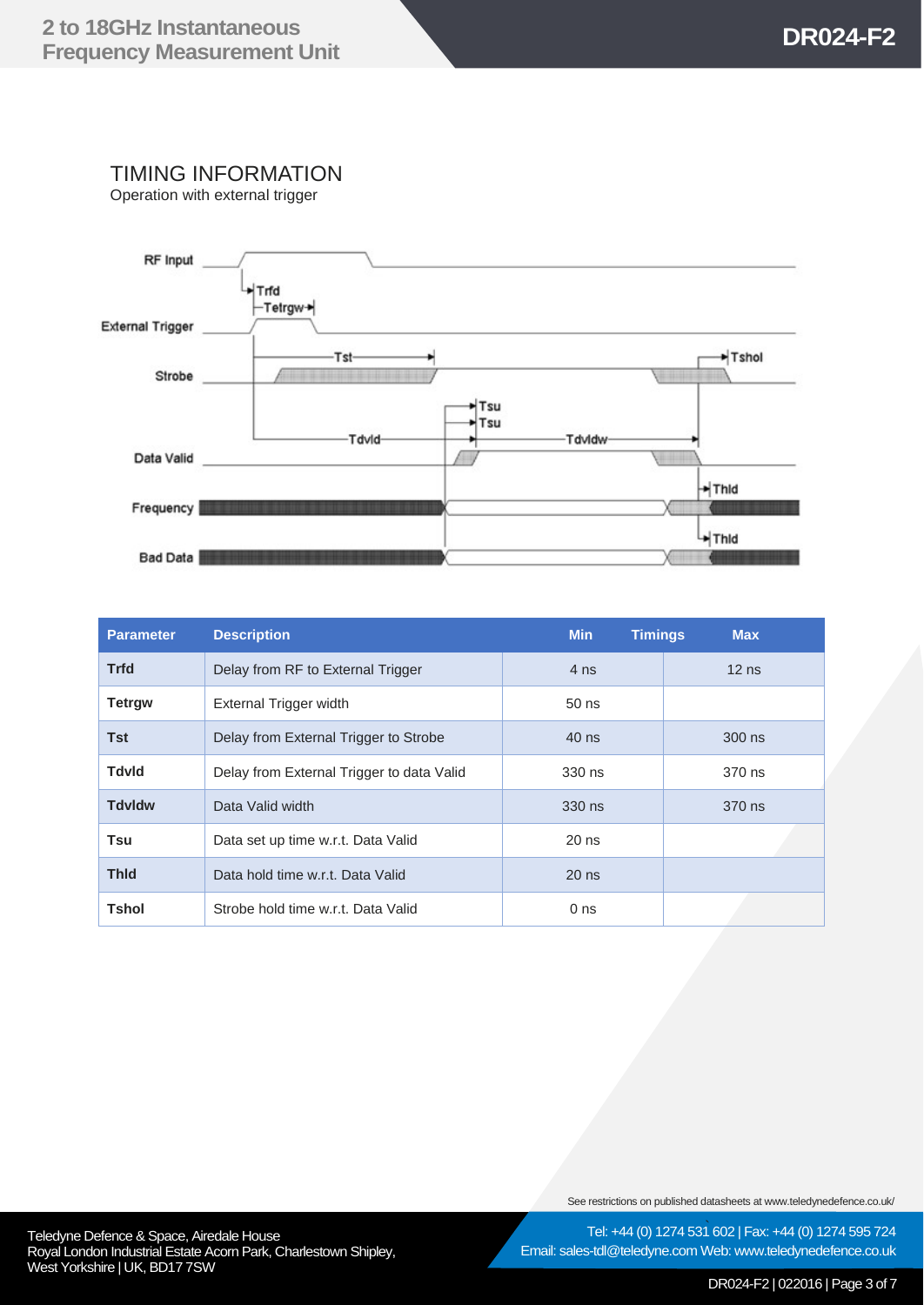### TIMING INFORMATION

Strobe only, no external trigger.



| <b>Parameter</b> | <b>Description</b>                 | <b>Min</b><br><b>Timings</b> | <b>Max</b> |
|------------------|------------------------------------|------------------------------|------------|
| <b>Tdvldst</b>   | Delay from Strobe to data Valid    | 320 ns                       | 360 ns     |
| <b>Tdvldw</b>    | Data Valid width                   | 330 ns                       | 370 ns     |
| Tsu              | Data set up time w.r.t. Data Valid | $20$ ns                      |            |
| <b>Thid</b>      | Data hold time w.r.t. Data Valid   | $20$ ns                      |            |
| <b>Tshol</b>     | Strobe hold time w.r.t. Data Valid | 0 <sub>ns</sub>              |            |

See restrictions on published datasheets at www.teledynedefence.co.uk/

Teledyne Defence & Space, Airedale House and the state of the state of the Tel: +44 (0) 1274 531 Royal London Industrial Estate Acorn Park, Charlestown Shipley, West Yorkshire | UK, BD17 7SW

Tel: +44 (0) 1274 531 602 | Fax: +44 (0) 1274 595 724 Email: sales-tdl@teledyne.com Web: www.teledynedefence.co.uk

DR024-F2 | 022016 | Page 4 of 7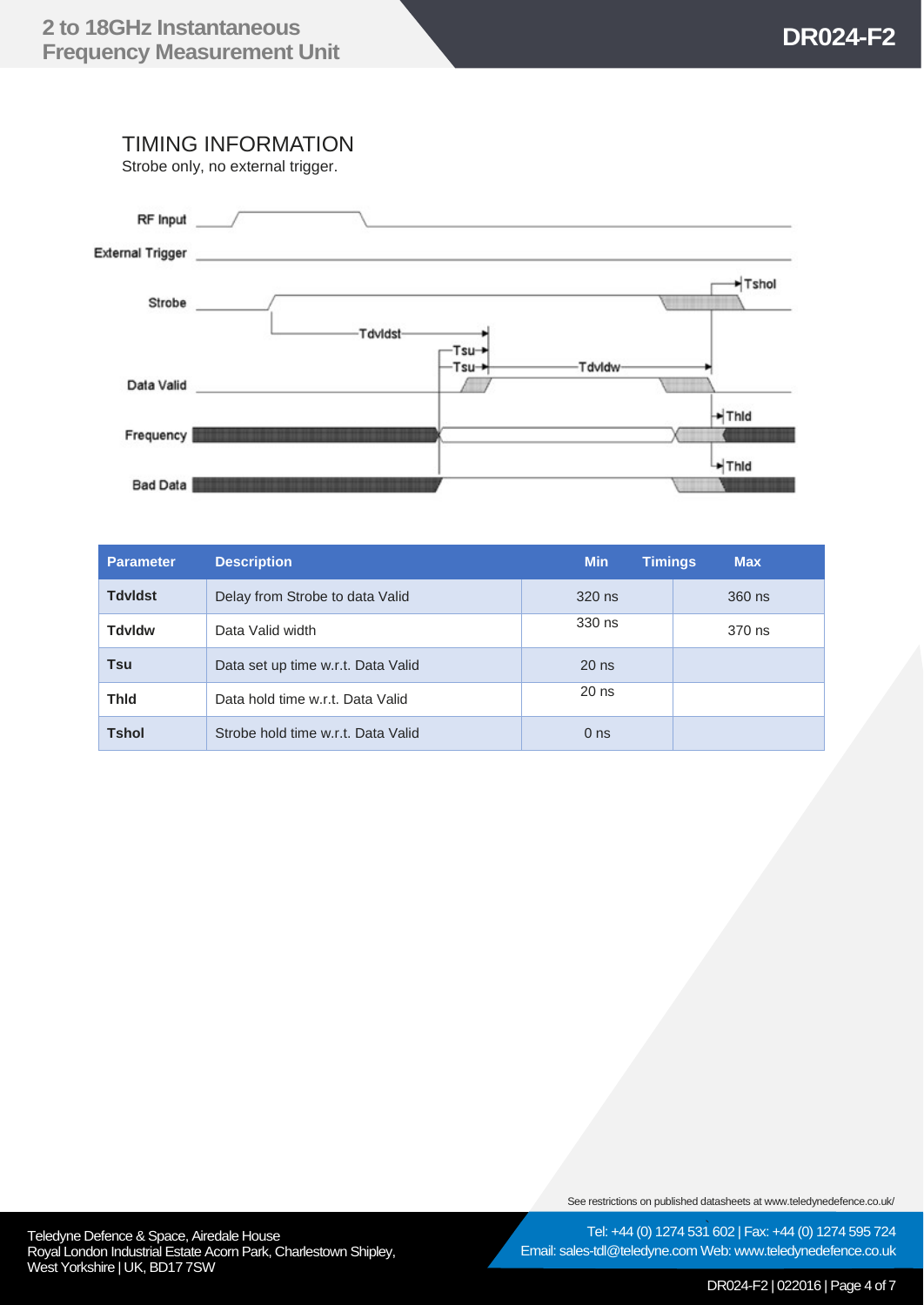# PIN DESIGNATIONS

| Pin                     | <b>Signal</b>          | <b>Direction</b> |
|-------------------------|------------------------|------------------|
| 1                       | $+15V$                 | Power            |
| $\overline{\mathbf{2}}$ | $+15V$                 | Power            |
| $\overline{\mathbf{3}}$ | $+15V$                 | Power            |
| 4                       | 0 <sub>V</sub>         | Return           |
| 5                       | <b>Not Used</b>        |                  |
| 6                       | 0 <sub>V</sub>         | Return           |
| $\overline{7}$          | <b>External Trig</b>   | Input            |
| 8                       | 0V                     | Return           |
| $\overline{9}$          | <b>Strobe</b>          | Input            |
| 10                      | 0 <sub>V</sub>         | Return           |
| 11                      | Data Valid +           | Output           |
| 12                      | Data Valid -           | Output           |
| 13                      | 0V                     | Return           |
| 14                      | Not Used               |                  |
| 15                      | Not Used               |                  |
| 16                      | 0 <sub>V</sub>         | Return           |
| 17                      | Bad Data -             | Output           |
| 18                      | Bad Data +             | Output           |
| 19                      | 0V                     | Return           |
| 20                      | Not Used               |                  |
| 21                      | <b>Not Used</b>        |                  |
| 22                      | Not Used               |                  |
| 23                      | Not Used               |                  |
| 24                      | $+5V$                  | Power            |
| 25                      | $+5V$                  | Power            |
| 26                      | $+5V$                  | Power            |
| 27                      | Freq $11+$             | Output           |
| 28                      | Freq 11 -              | Output           |
| 29                      | Freq 10+               | Output           |
| 30                      | Freq 10 -              | Output           |
| 31                      | Freq 9+                | Output           |
| 32                      | Freq 9 -               | Output           |
| 33                      | Freq 8+                | Output           |
| 34                      | Freq 8 -               | Output           |
| 35                      | Freq 7+                | Output           |
| 36                      | Freq 7 -               | Output           |
| $\overline{37}$         | Freq 6+                | Output           |
| 38                      | Freq 6 -               | Output           |
| 39                      | Freq $5 +$             | Output           |
| 40                      | Freq 5 -               | Output           |
| 41                      | Freq 4+                | Output           |
| 42<br>43                | Freq 4 -               | Output           |
| 44                      | Freq 3+                | Output           |
| 45                      | Freq 3 -               | Output           |
| 46                      | Freq 2+                | Output           |
| 47                      | Freq 2 -               | Output           |
| 48                      | Freq $1 +$<br>Freq 1 - | Output           |
| 49                      | Freq $0+$              | Output           |
| 50                      | Freq 0 -               | Output           |
| 51                      | 0 <sub>V</sub>         | Output<br>Return |
|                         |                        |                  |

See restrictions on published datasheets at www.teledynedefence.co.uk/

Teledyne Defence & Space, Airedale House and the state of the state of the Tel: +44 (0) 1274 531 Royal London Industrial Estate Acorn Park, Charlestown Shipley, West Yorkshire | UK, BD17 7SW

Tel: +44 (0) 1274 531 602 | Fax: +44 (0) 1274 595 724 Email: sales-tdl@teledyne.com Web: www.teledynedefence.co.uk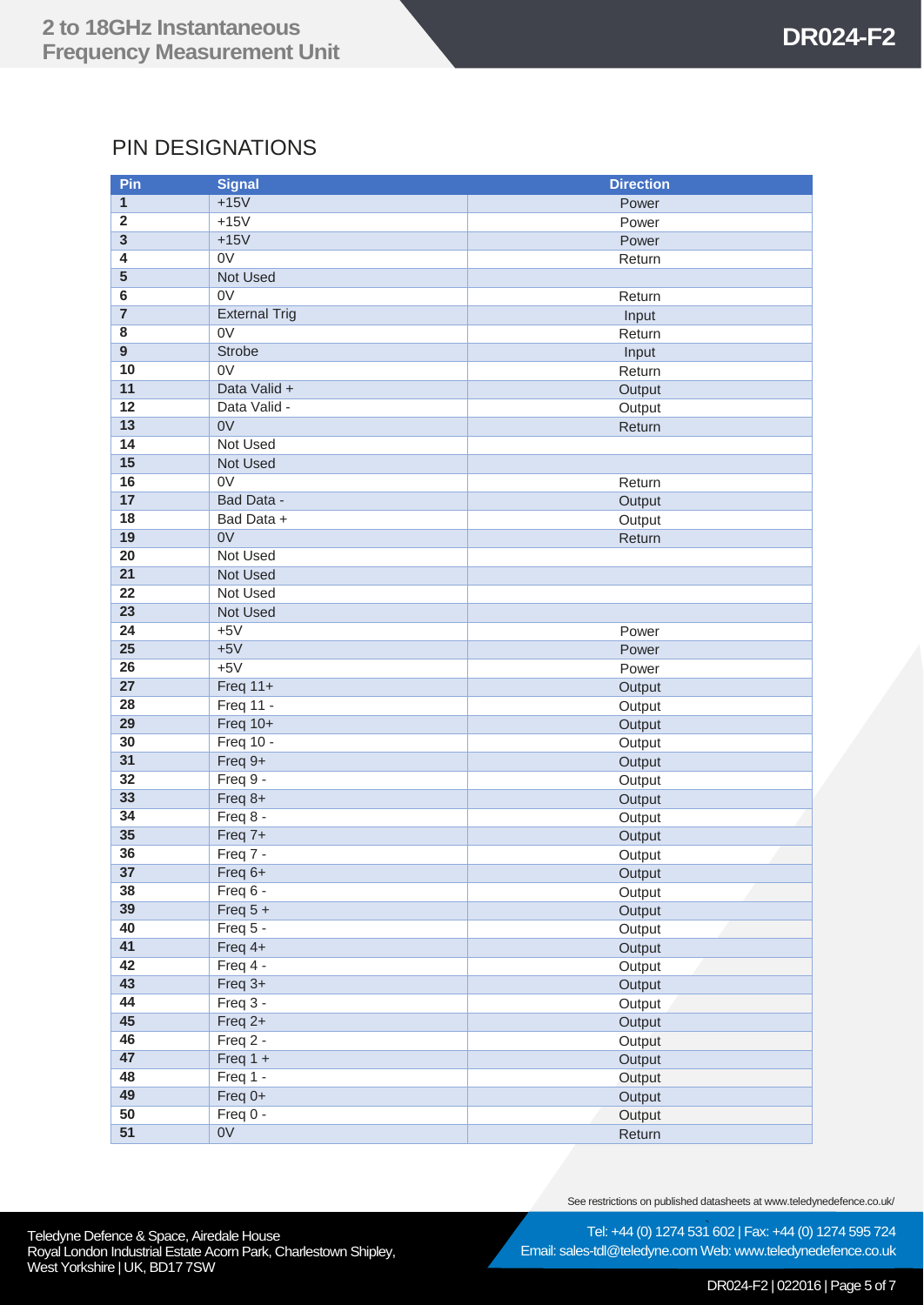### **Environmental Screening**

100% of units subjected to: burn in 8 hours operational at 71ºC, random vibration (as below), 5min per axis, thermal shock (as Below), random vibration (as below), 5min per axis.

Environmental Data

Compliance can be shown by similarity to the following environmental conditions

Sinusoidal Vibration: MIL-STD-202F, Method 204 - 5g profile between 5 and 104Hz for 90 min per axis Random Vibration: MIL-STD-810D, Method 514.3 – specified profile (below) with max of 0.2g²/Hz for 60 min per axis, 20 to 2000Hz



Mechanical Shock: MIL-STD-202F, Method 213B – 15g/11ms, 3 shocks in each axis in each direction (18 total) Acceleration: MIL-STD-202F, Method 212A, condition B, 6 to 14g

High Temperature storage: MIL-STD-810D, Method 501.2 - 95ºC for 8 hours

High Temperature operational: MIL-STD-820D, Method 501.2 – 71ºC / 30min, 60ºC / 60min, 55ºC / 4hr Thermal Shock: 10 Cycles of –40ºC to 71ºC, 5 min ramp, 2hr dwell

Low Temperature storage: MIL-STD-810D, Method 502.2 - -54ºC for 8hours. Low temperature operational: MIL-STD-810D, Method 502.2 - -40ºC / 60min.

Combined temperature, altitude & humidity: MIL-STD-810D. Method 520 – temperature –40ºC to 70ºC, storage condition sea level to 17000m (87.6mb), operating condition sea level to 11000m (228mb), relative humidity at sea level 75%, 10 Cycles.

Humidity: MIL-STD-810D, Method 507.2, procedure 2 – RH 85% to 95%, temperature 30ºC to 60ºC, 24 hour cycle, 10 cycles.

EMI/EMC: Generally in accordance with MIL-STD-461E. Please note that system precautions must be taken to prevent interfering signals entering the high gain RF front end.

See restrictions on published datasheets at www.teledynedefence.co.uk/

Tel: +44 (0) 1274 531 602 | Fax: +44 (0) 1274 595 724

Teledyne Defence & Space, Airedale House and the state of the state of the Tel: +44 (0) 1274 531 Royal London Industrial Estate Acorn Park, Charlestown Shipley, West Yorkshire | UK, BD17 7SW

Email: sales-tdl@teledyne.com Web: www.teledynedefence.co.uk